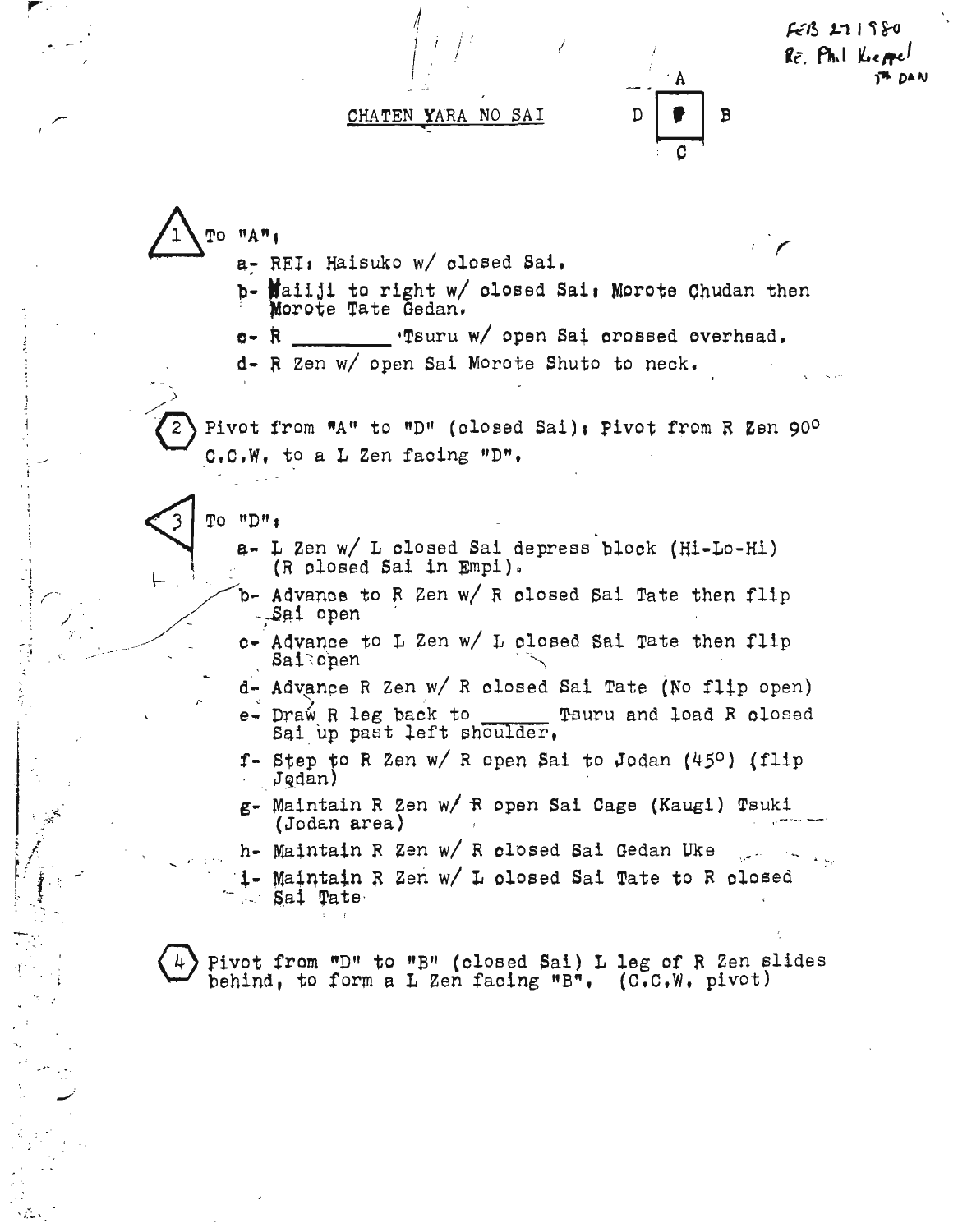B D

 $T$ o  $"B"$ : L Zen *wi* L olosed Sai depress blook (Hi-Lo-Hi) (R olosed Sai in Empi). b- Advance to R Zen  $w/$  R olosed Sai Tate then flip Sai open. 0- Advanoe to <sup>L</sup> Zen *wi* <sup>L</sup> olosed Sai Tate then flip Sai open. d- Advanoe to R Zen *wi* R olosed Sai Tate (No flip open) e- Draw R leg back to \_\_\_\_\_ Tsuru and load R closed Sai up past left shoulder.

- f- Step to <sup>R</sup> Zen *wi* <sup>R</sup> open Sai to JOdan (450 ) (flip Jodan)
- g- Maintain R Zen *wi* R open Sai Cage (Kaugi) Tsuki (Jodan area)
- h- Maintain R Zen *wi* R olosed Sai Gedan Uke
- i- Maintain R Zen *wi* L olosed Sai Tate to R olosed Sai Tate.

Pivot from "B" to "C" (closed Sai) R leg of R Zen moves to right to form a R Zen facing "C". (C.W. pivot)

Ţ

- *To "C":*  $a R$  Zen w/ R olosed Sai Gedan Uke.
	- b- Draw R leg back to Tsuru and load R closed Sai up past left shoulder.
	- 0- Step to R Zen *wi* R open Sai to Jodan (450 ) (flip JOdan)
	- d- Maintain R Zen *wi* R open Sai cage (Kaugi) Tsuki  $($ Jodan area $)$ .
	- e- Maintain R Zen *wi* R olosed Sai Gedan Uke.
	- f- Maintain R Zen *wi* L olosed Sai Tate to R olosed Sai Tate.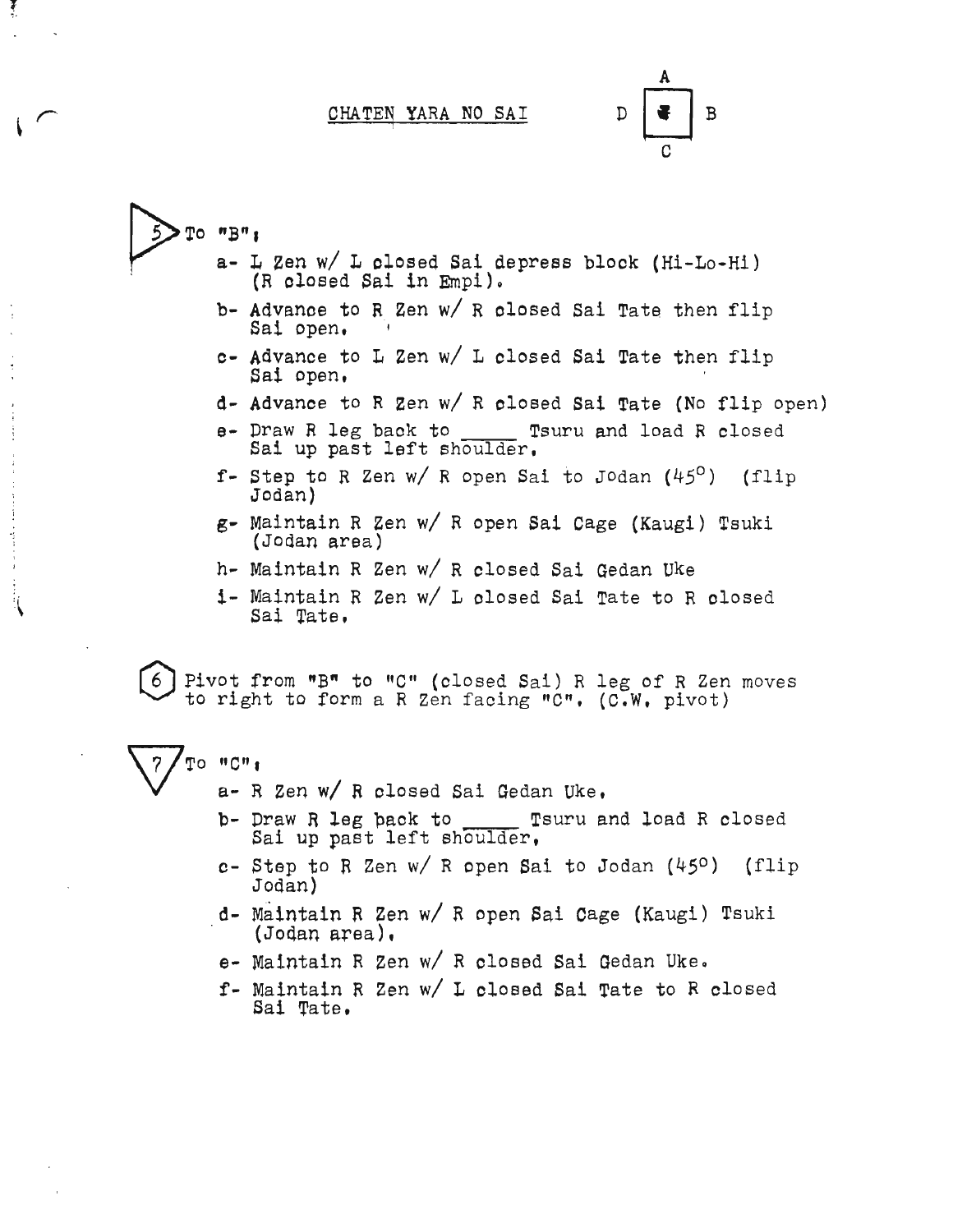I

 $D \nvert \nvert \nvert \nvert \nvert$  B

Pivot from "C" to "A" (closed Sai) L leg of R Zen slides behind to form a L Zen facing "A",  $(C, C, W, \text{ pivot})$ .

 $\text{To } \text{''A}$ 

 $\sum_{i=1}^n$ 

 $\mathbf{C}^{\mathcal{L}}$ 

,/

. j- , '1

WELL WARDEN STREET WARPEN TO WARD TO THE TABLE

 $\hat{\mathcal{E}}$ 

 $\sim$  .

- a- L Zen w/ L olosed Sai depress block (Hi-Lo-Hi)  $(R$  olosed Sai in  $Empi$ .
- b- Advance to R Zen w/ R closed Sai Tate then flip open-THEN CLOSE *SAI* AND MAKE A F. GENON UKE.
- c- Advance to  $L$  Zen w/  $L$  olosed Sai Tate then flip Sai open then close Sai and make a  $L$  Gedan Uke.
- d- Advance to R Zen *wI* R olosed Sai Tate (do not flip open),
- e- Draw R leg back to Tsuru and load R closed Sal up past left shoulder.
- f- Step to R Zen w/ R open Sai to Jodan  $(45^{\circ})$  (flip Jodan)
- g- Maintain R Zen wI R open Sal Cage (Kaugl) Tsuki (Jodan area)
- h- Maintain R Zen w/ R olosed Sai Gedan Uke (No L Tate and R Tate)

8 Still facing "A" in a R Zen,

- a- Draw pack to R Neko *wI* olosed Sal L arm vertical and R arm horizontal oover in front of chest area.
- b- Advance to a R Zen  $w/$  both closed Sai crossed horizontally in front of body - rip left to lower left (Gedan) and right to lower right (Gedan) .., , while advanoing to the <sup>R</sup> Zen, .... ", .. "f. ,~w
- while advancing to the R Zen.<br>
d- R Tsuru w/ open Sai crossed overhead.
	- e- R Zen *wI* open Sai Morote Shuto to neok •

--------\_.- ------------------ ·----···----7----- - -------,'----- -

\* "C" ABOUL: DRAW BACK TO R. \_ TSURU DOCHI AND PUSH FORWALD TO A  $R.$  2EM  $w/$ *merith diesse sai toth to "A*  $*$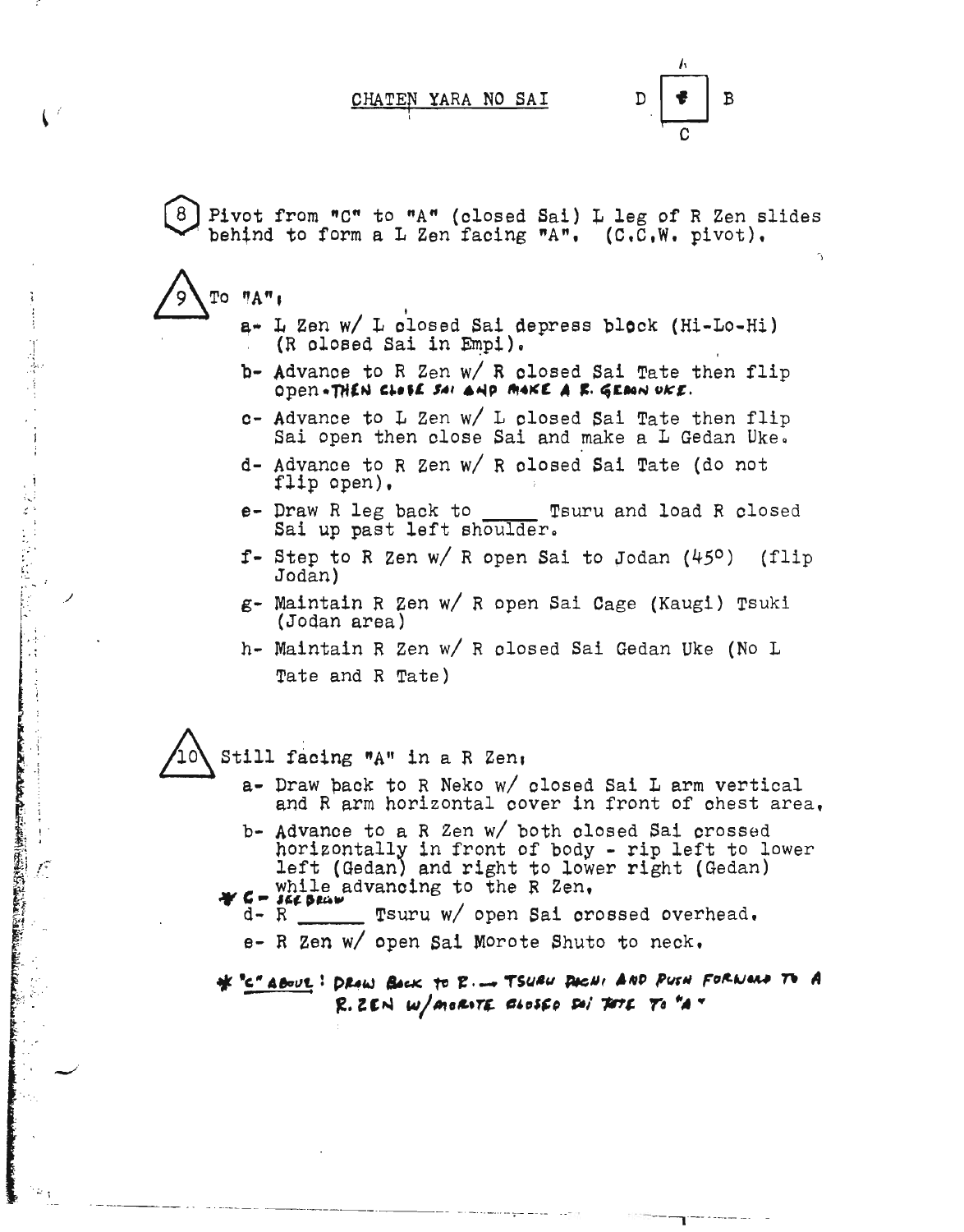$\mathcal{L}$  $\overline{B}$ D C

*r*

.,

Pivot from "A" to "D" (closed Sai) R leg of R Zen slides to left to form <sup>a</sup> R Zen facing "D". (C.C.W. pivot).

- To "D" <sup>I</sup> a- R Zen *wi* R closed Sai Oedan Uke
	- b- Draw R leg back to \_\_\_\_\_\_ Tsuru and load R closed

Sai up past left shoulder, .

- c- Step to R Zen *w/R* open Sai to Jodan (45<sup>0</sup> ) (flip Jodan)
- d- Maintain R Zen *wi* R open Sai Cage (Kaugi) Tsuki (Jodan area)
- e- Maintain R Zen *wi* R closed Sai Gedan Uke,
- f- Maintain R Zen w/ L closed Sai Tate to R closed Sai Tate.

Pivot from "D" to "B" (closed Sai) L lge of R Zen slides<br>behind, to form a L Zen facing "B". (C.C.W. pivot).

~TO *"B"* <sup>J</sup>

I !

f

I

IN NEW YORK

**CANADARY AND ARRANGEMENT COMPANY** 

, I, ,;

House of the ha

Ĵ **KAN N-H** 

- a- L Zen *wi* L closed Sai Gedan Uke.
- b- Draw L leg back to Tsuru and load L closed Sai up past right shoulder.
- c- Step to L Zen *w*/ L open Sai to Jodan (45<sup>0</sup>) (Tlip Jodan).
- d- Maintain L Zen w/ L open Sai Cage (Kaugi) Tsuki (Jodan area)
- e- Maintain L Zen *wi* L closed Sai Gedan Uke
- f- Maintain L Zen *wi* R closed Sai Tate to L closed Sai Tate.

-----.. --.\_\_.-..\_.. \_....-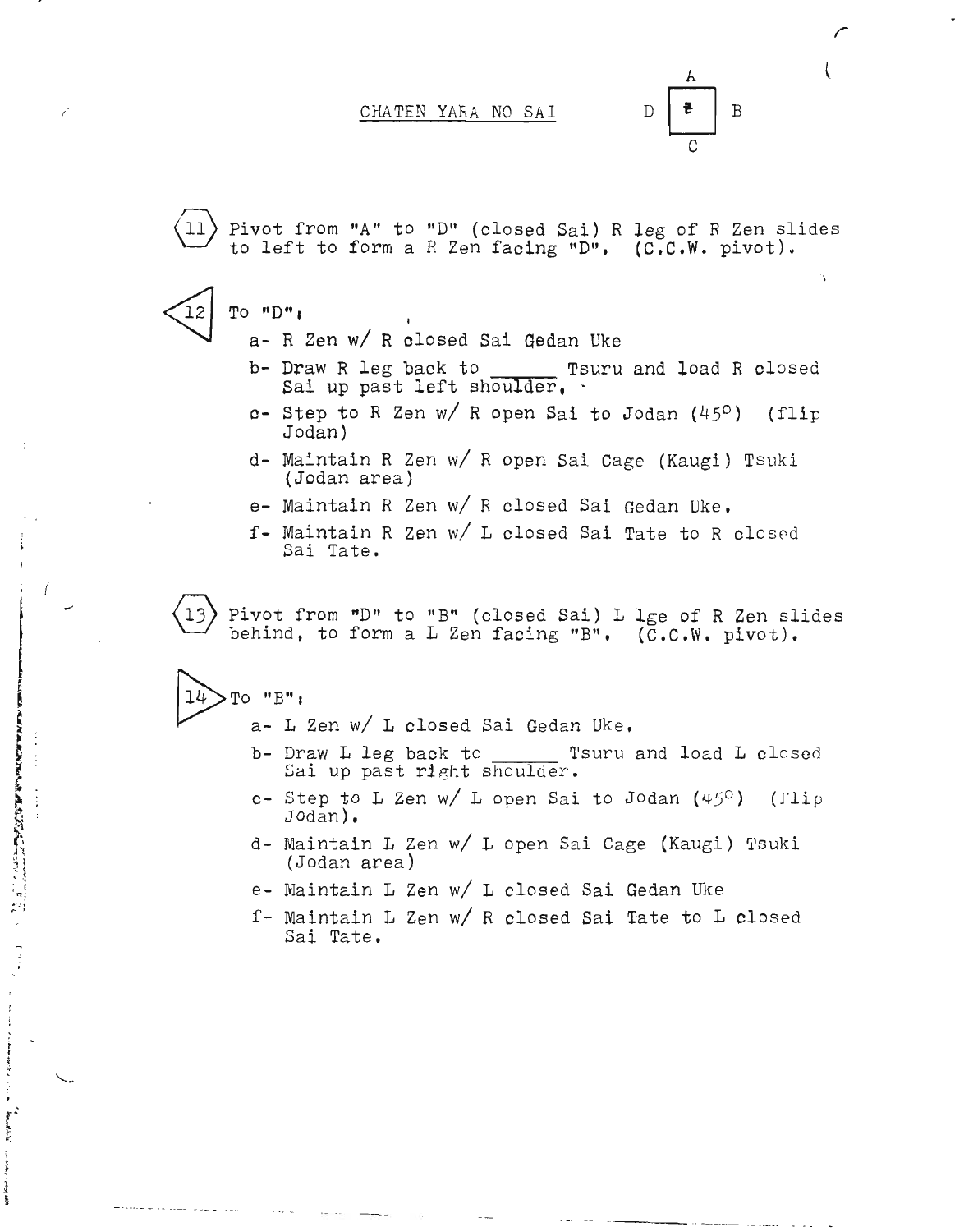A  $D \left| \begin{array}{c} \bullet \\ \bullet \end{array} \right|$  B  $\overline{c}$ 

Pivot from "B" to "C" (closed Sai) L leg of L Zen slides to right to form a L Zen faoing "C~, (C,W. pivot).

a- L Zen w/ L closed Sai depress block (Hi-Lo-Hi) : (R olosed Sai in Empi) ,

- b- Advance to R Zen w/ R olosed Sai Tate then flip open then close Sai and make a R Gedan Uke
- c- Advance to <sup>L</sup> Zen *wi* <sup>L</sup> closed Sai Tate then flip Sai open then close Sai and make <sup>a</sup> <sup>L</sup> Gedan Uke,
- d- Advance to R Zen *wi* R closed Sai Tate (do not flip open)
- e- Draw R leg back to \_\_\_\_ Tsuru and load R closed Sai up past left shoulder,
- f- step to <sup>R</sup> Zen *wi* <sup>R</sup> open Sai to Jodan *(450 )* (flip Jodan) •
- g- Maintain R Zen *wi* R open Sai Cage (Kaugi) Tsuki (Jodan area) •.
- h- Maintain R Zen *wi* R closed Sai Gedan Uke (No L Tate and R Tate),

## $17$  / To  $"C"$  ;

 $16$  To  $"C"$ 

 $\mathbf{I}$ :  $\ddot{\phantom{a}}$ 

 $\sim$ 

- a- Draw back to R Neko *w*/ closed Sai L arm vertical and R arm horizontal cover in front of chest area.
- b- Advance to R Zen w/ both closed Sai crossed horizontally in front of body - rip left to lower left (Gedan) and right to lower right (Gedan) While advancing to the R Zen.
- c- Draw baok to R Tsuru Dachi and push forward to R Zen again *wi* Morote closed Sai Tate to "C",
- d- R Tsuru *wi* open Sai crossed overhead.
- e- R Zen *wi* open Sai Morote Shuto to neck •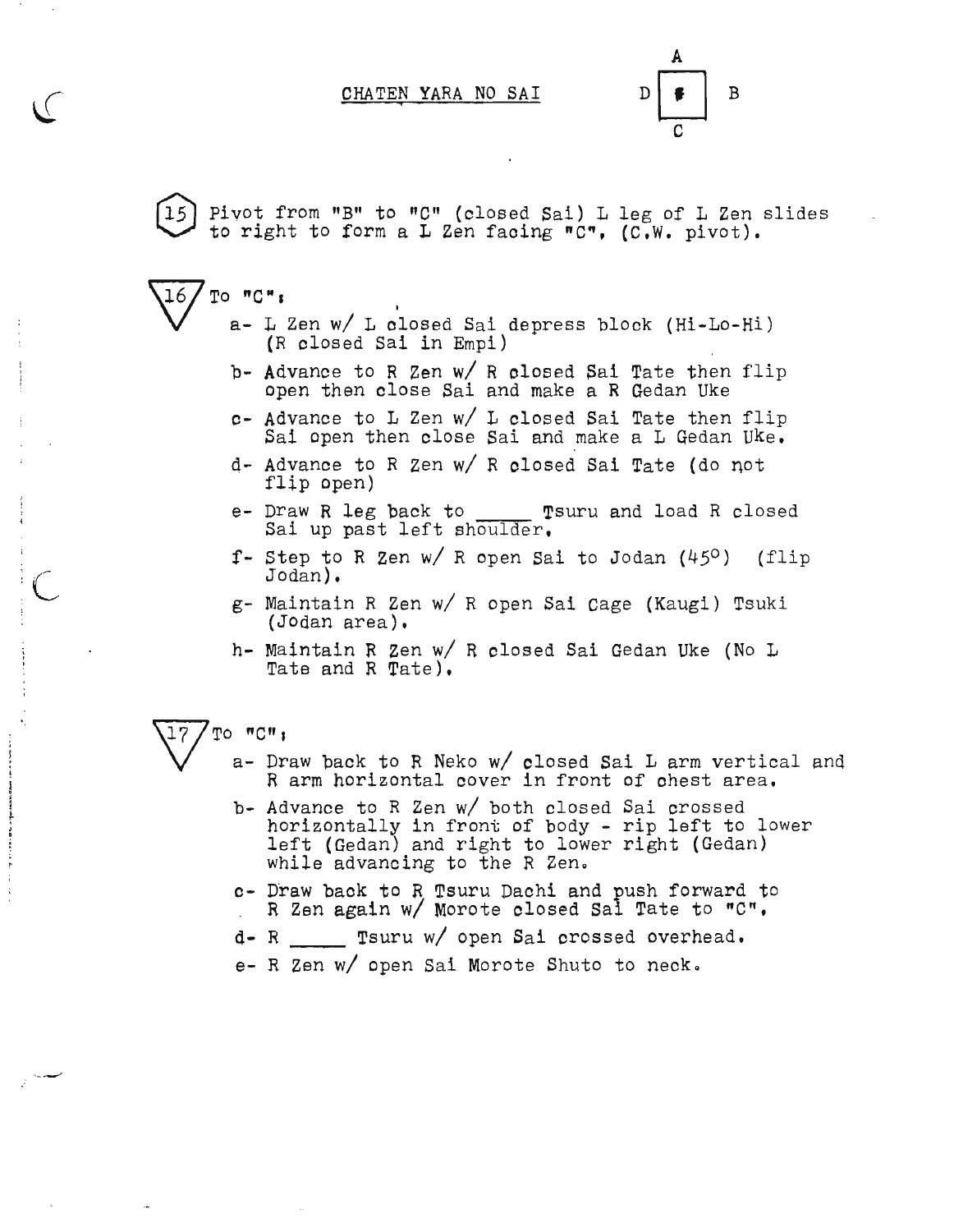B

-- ---- --- ------------, . ""--------- - ----- --

Pivot from "C" to "B" (closed Sai) R leg of R Zen slides to left to form a R Zen facing "B". (C.C.W. pivot).

- $19$  To  $"B"$ ;
	- a- R Zen *wi* R dlosed Sai Gedan Uke
	- b- Draw R leg back to Tsuru and load R closed Sai up cast left shoulder.
	- c- step to <sup>R</sup> Zen *wi* <sup>R</sup> open Sai to Jodan (450) (flip Jodan) •
	- q- Maintain R Zen *wi* R open Sal cage (Kaugi) Tsuki (Jodan area).
	- e- Maintain R Zen *wi* R closed Sai Gedan Uke
	- f- Maintain R Zen *wi* 1 closed Sai Tate to R closed Sai Tate.

 $(20)$  Pivot from "B" to "D" (closed Sai) L leg of R Zen slides behind to form a  $L$  Zen facing "D".  $(C.C.W. pivot)$ .

To "D",

21

a- L Zen *wi* L closed Sai Gedan Uke

- b- Draw L leg back to \_\_\_\_\_\_\_ Tsuru and load L closed Sai up past right shoulder.
- c- Step to L Zen *w*/ L open Sai to Jodan (45°) (flip Jodan)
- d- Maintain 1 Zen *wi* 1 open Sai Cage (Kaugi) Tsuki (Jodan area).
- e- Maintain L Zen w/ L closed Sai Gedan Uke.
- f- Maintain L Zen *wi* R closed Sai Tate to L closed Sai Tate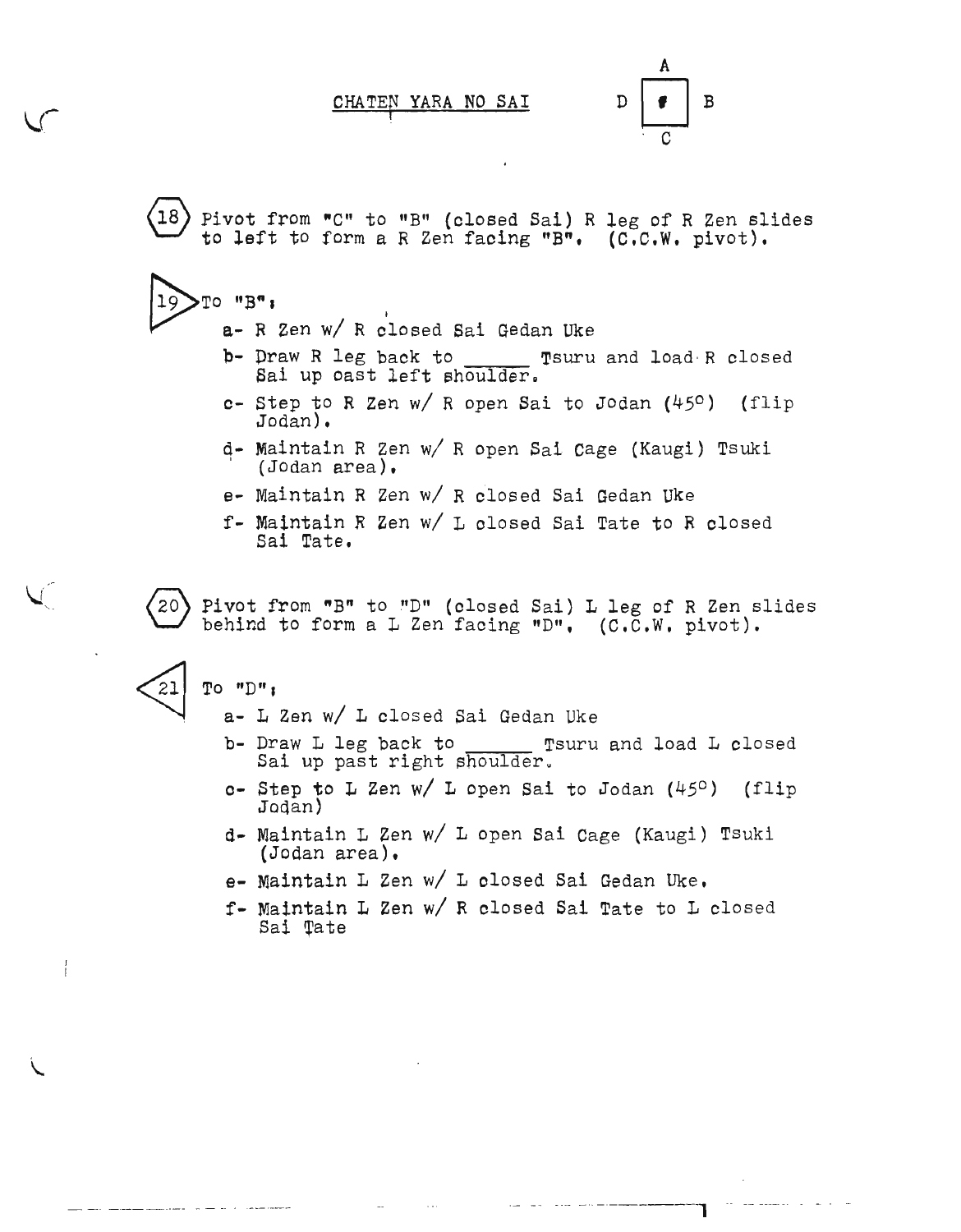A  $D$  &  $B$ C



 $\ddot{\phantom{1}}$ ا<br>1:

 $\sqrt{6}$ 

 $\begin{bmatrix} 1 \\ 1 \end{bmatrix}$ 

 $\overline{\phantom{a}}$ 

From "D" to "A" to "D" to "C":

- a- Head snap to right left les slides to a L Zen facing "A" w/ L closed Sai Goden Deplessed 50 bad
- b- Right leg moves forward to Keba Dachi full face to "D" w7 Morote olosed Sai strike upwards in front of body (breaking choke).
- 0- Maintain Keba Dachi *wi* Morote olosed Sai'Gedan (ripping) ,
- d- Maintain Keba Daohi *wi* Morote open Sai poke upwards to throat in front of body (blades crossed)
- e- Maintain Keba Dachi rip with Sai points (left to left and right to right) Sai points are pointing upward.
- f- Flip Sai to olosed position•
- g- Turn to L Mitzurin (C.C.W.) facing "C" and drive Morote closed Sai Tate to floor (Sai on outside of body) this is a ducking move •

To "0" then to "D"s

- $a-$  Draw R leg to R \_\_\_\_\_\_\_\_ Tsuru Dachi (body facing "C")
	- b- Advance to R Zen (facing "D") *wi* R open Jodan *(450 )*  $(flip$  Jodan).
	- c- Draw R leg to R Tsuru (hold R open Jodan)
	- d- Advance to R Zen *wi* R open Sai horizontal in front of body at eye level (fencers lunge).
	- e- Maintain R Zen w/ R open Sai Cage (Kaugi) Tsuki.
	- f- Maintain R Zen *wi* R closed Sai Gedan.
	- g- Maintain R Zen *wi* L olosed Sai Tate then R closed Sal Tate.

 $24$ ) Pivot from "D" to "B" (closed Sai); L leg of R Zen slides behind to form a L Zen facing "B" (C.C.W. pivot).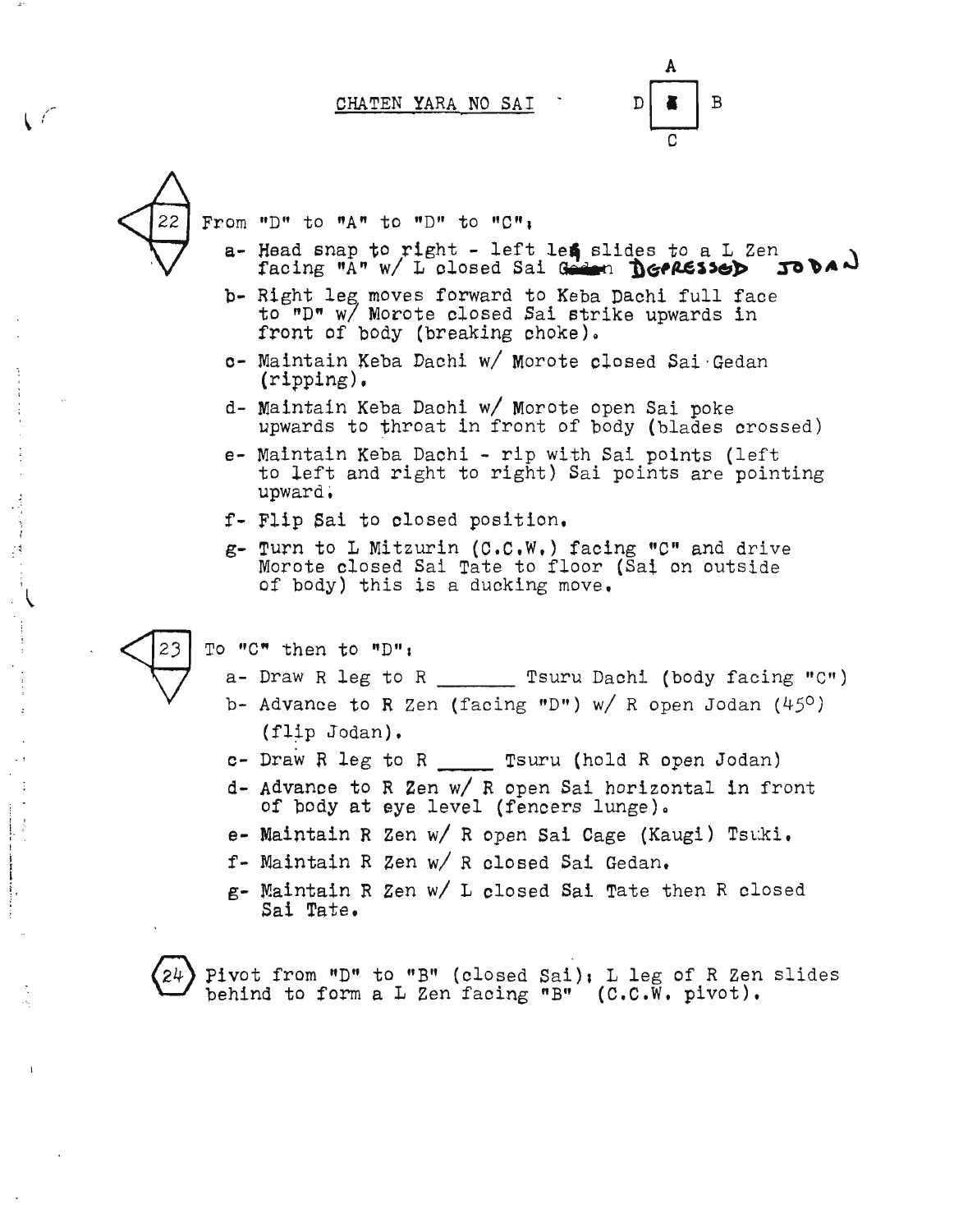D  $\overline{B}$ 

~TO "B",  $a-$  L Zen w/ L olosed Sai depress blook (Hi-Lo-Hi). b- Advance to R Zen *w*/ R closed Sai Tate.  $o-$  Advance to L Zen w/ L olosed Sai Tate.

26 Pivot from "B" to "A" (olosed Sai), R leg of L Zen advanoes forward to form a Shiko, (Body full faoe to "A"),

 $27$   $\textrm{N}$  "A" to "B" to "D";

/

:.~- . i·' ;;-. . .. ~' . .'-: .

*I t"* :/ '"  $\mathbf{f}$ 

': .

l

 $\frac{1}{2}$ 

 $\mathbf{e}^{\top}$  , , , ,

- a- Body full face to "A" in Shiko w/ R olosed Sai Tate off R shoulder towards "B".
- b- Maintain above position and flip R Sai open.  $\sqrt{\kappa n\omega}$
- c- Maintain above position and head snap to "D",

@ Maintzingbove position w/1 olosed Sal Tate

- **4-** Maintain above position and flip open left Sai*[wanu]*<br>(right Sai holds its open position off right shoulder)
- **,-** you are now in Shiko full face to "A" with <sup>R</sup> open Sai off right shoulder towards *"B"* and left open Sai off <sup>L</sup> shoulder towards "D" with head looking towards "D",

From "A" to "B":

- $a-$  Head snap to  $\overline{B}$ ".
- b- Draw R leg of Shiko to a R Neko full face to "B".
- e- poke Morote open Sai towards "B",
- d- The above move is performed by swinging Sai to left towards "An then driving both open Sai towards "B" (Sai are horizontal with left over right),
- e- Reposition feet to form a L Neko full faoe to "B~,
- f- Slice Morote open Sai to "B" by \$winging Sai to right towards  $\bar{C}$ " then slicing both open Sai to "B" (Saiare horizontal with right over left)